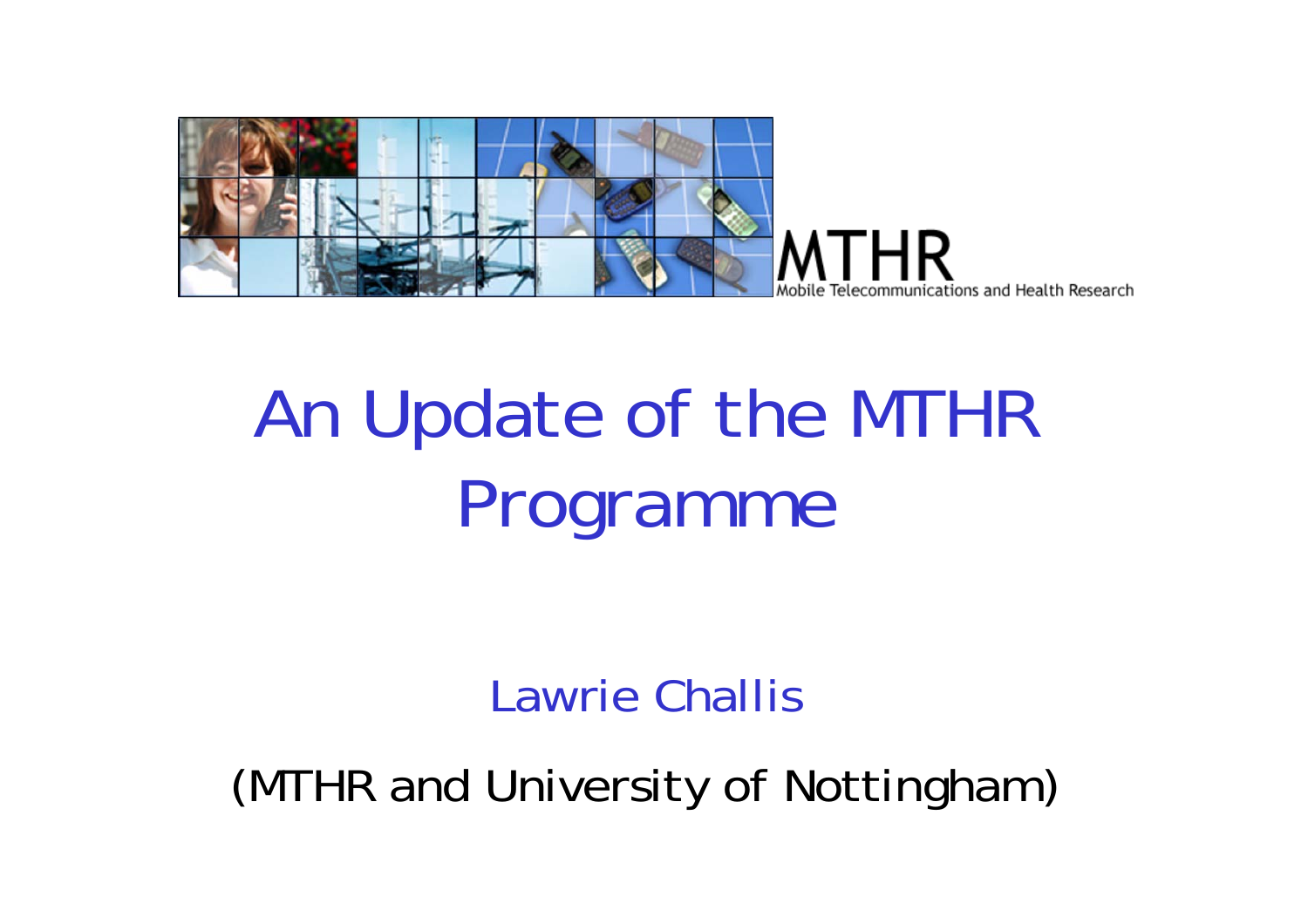## **Summary of Talk**

- Short reminder of principal results published by 2007 (MTHR1)
- Progress report on work ongoing in 2007 (MTHR1)
- Progress report on MTHR2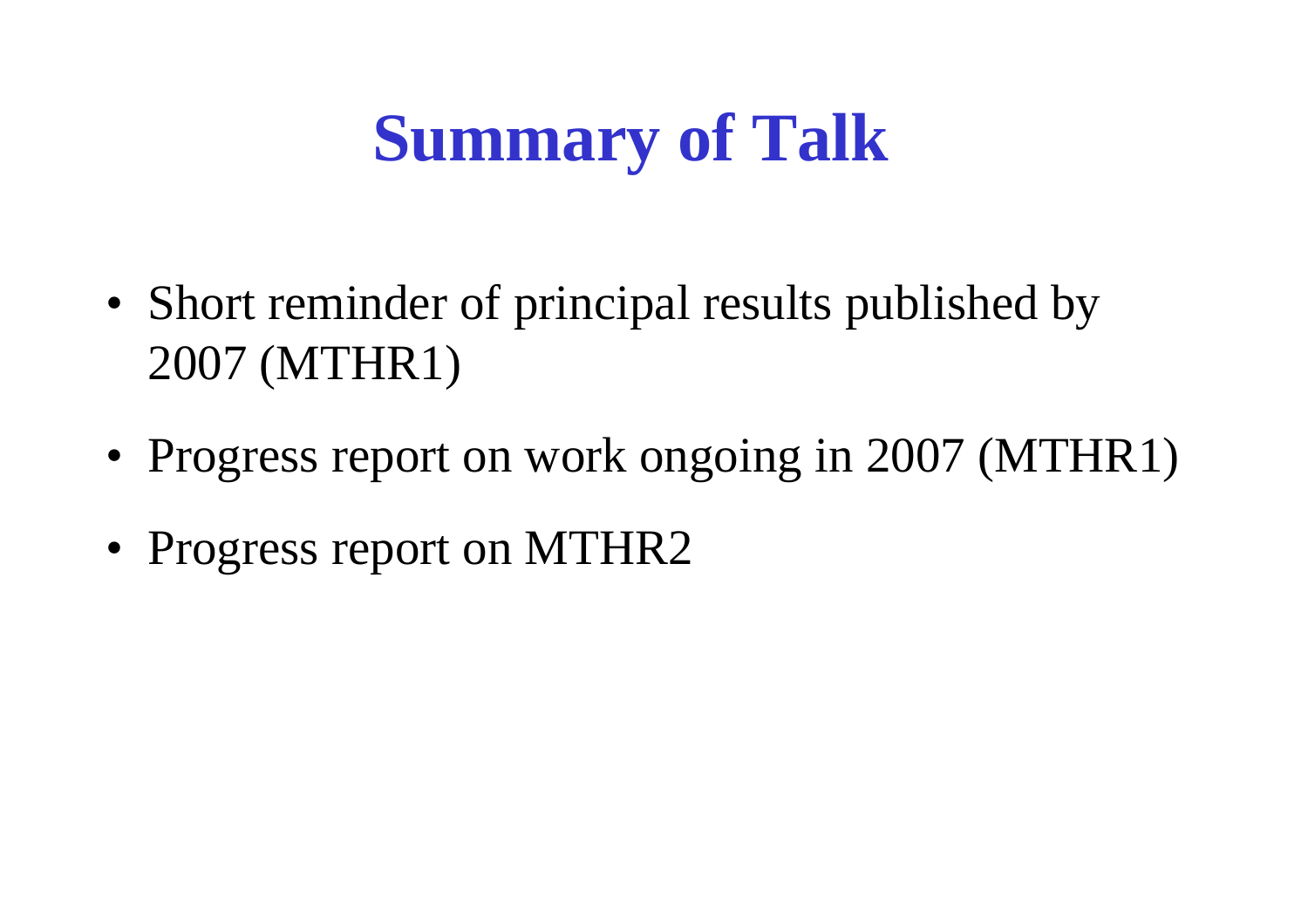## **First Programme (MTHR1)**

- 11 M**€:** 28 projects funded
- First projects started in December 2001
- Report on published work in September 2007

www.mthr.org.uk/documents/MTHR\_report\_2007.pdf

• UK also has a separate programme on TETRA (emergency services): "TETRA programme"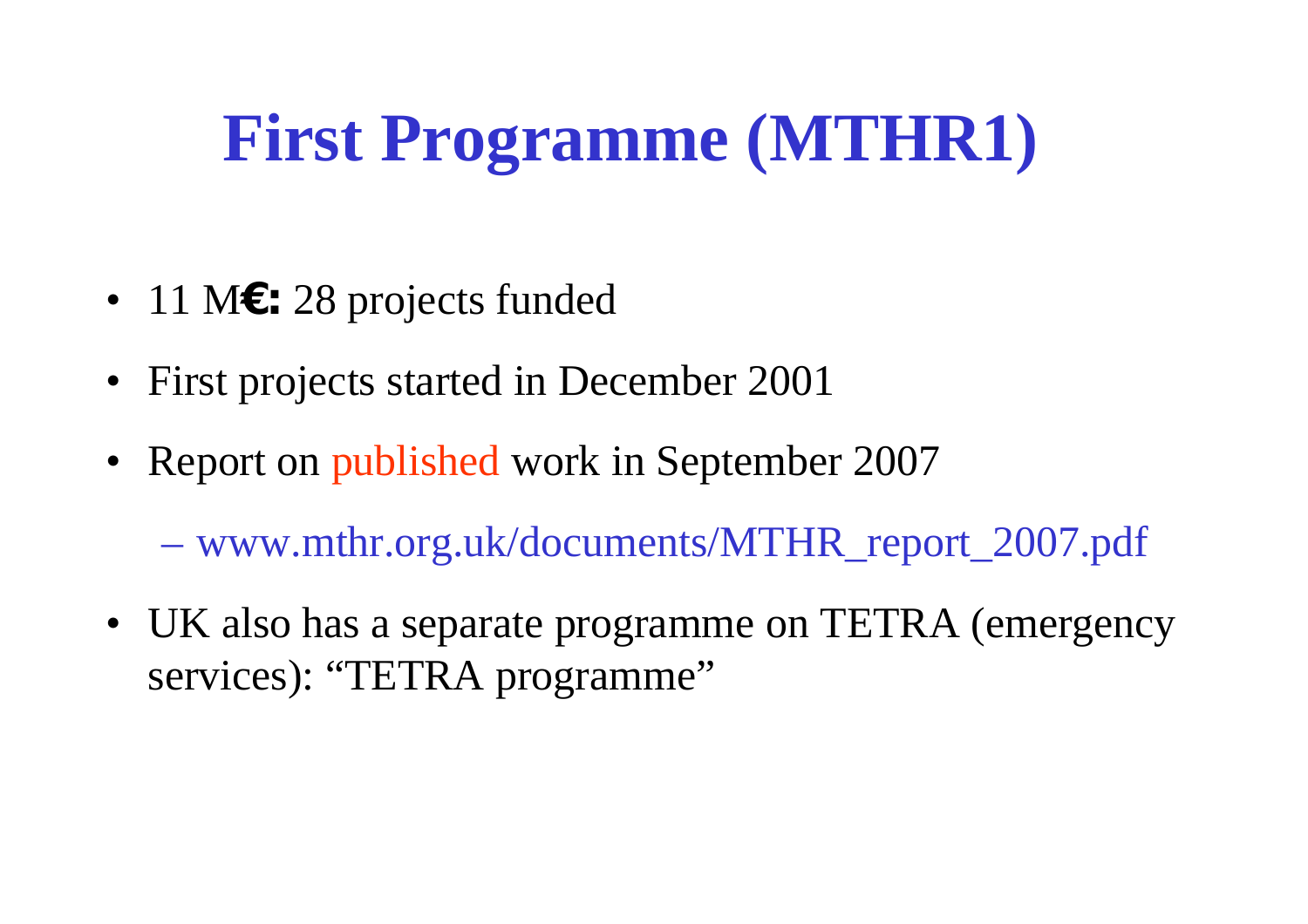#### **MTHR1 findings (September 2007)**

Volunteer studies

- No evidence for immediate effects from GSM phones –5 studies
- No evidence for immediate effects from base stations (GSM and UMTS) –1 study
- No evidence that symptoms experienced by electrically hypersensitive people are caused by signals from phones or base stations-4 studies (part of above 6).

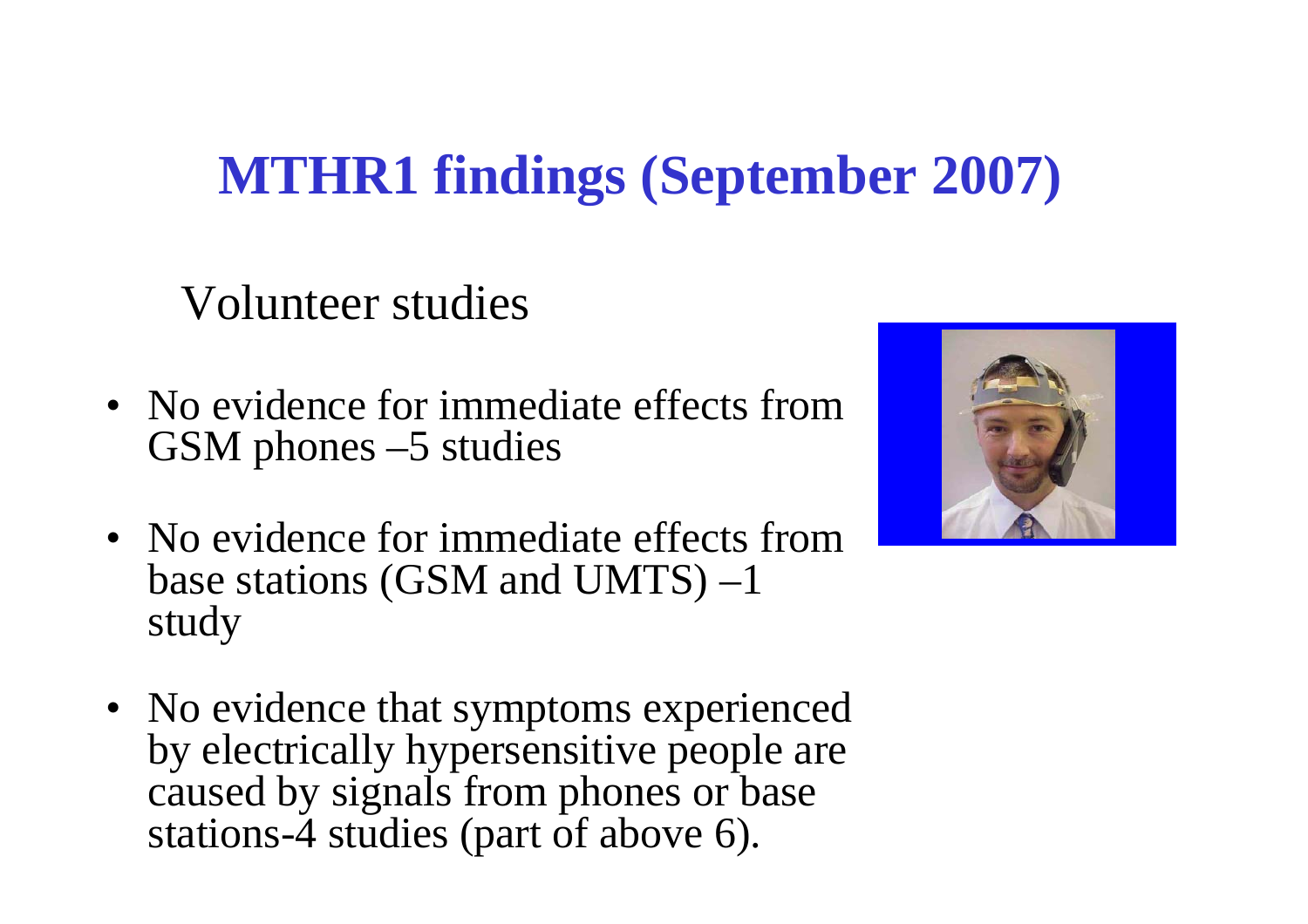### **MTHR1 findings (September 2007)**

- Epidemiological studies of brain tumours and acoustic neuroma
	- no association between incidence and exposures of <10 years
	- cannot rule out possibility of association for some tumours for exposures >10 years
- Replication studies of biological effects reported earlier
	- gene expression no effects attributable to non-thermal mechanisms

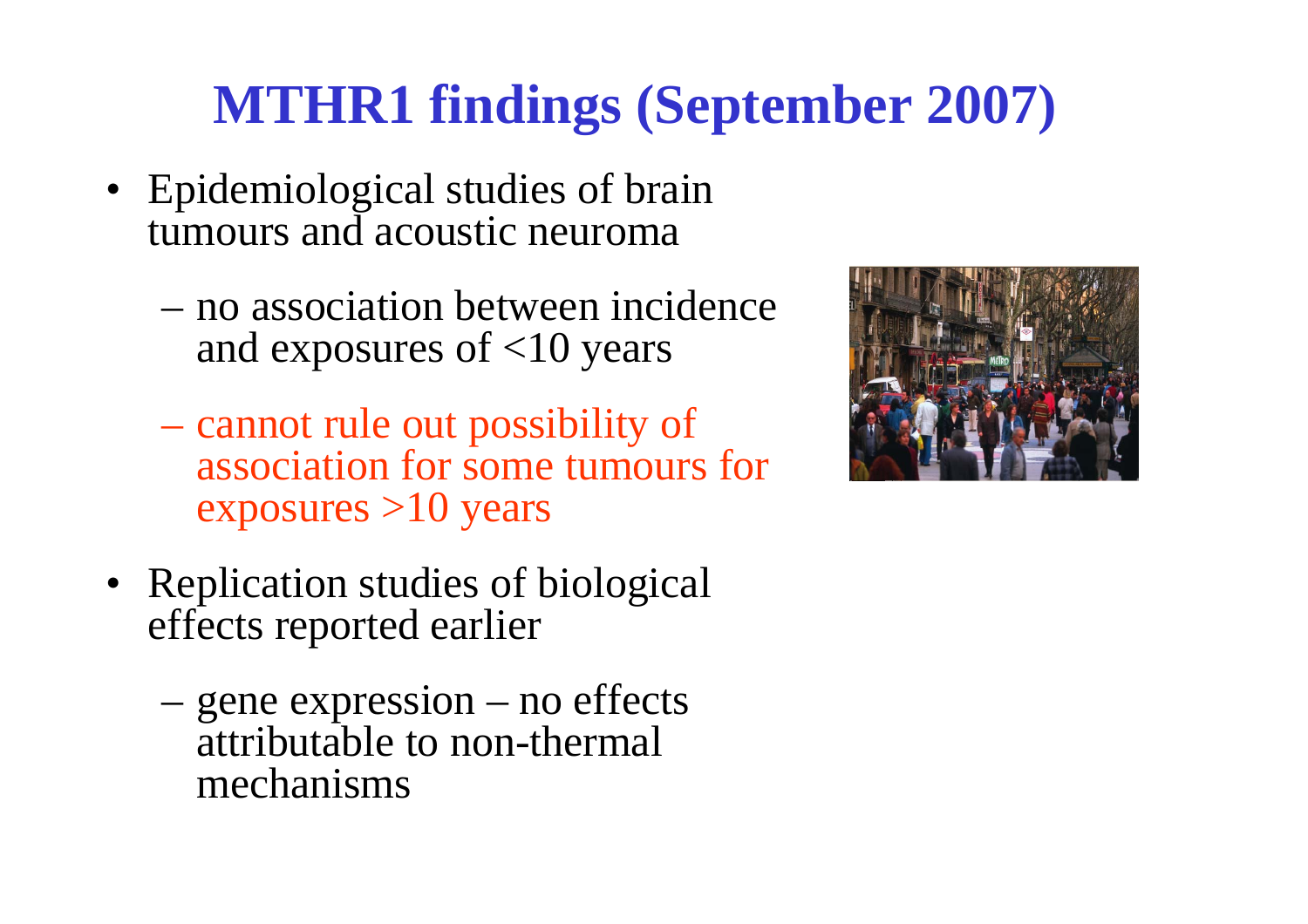MTHR1: recent results and progress reports 6 major studies had not finished by 2007

- •Case-control study of leukaemia (phones)
- • Case-control study of cancer incidence in young children (masts)
- $\bullet$ Electrical activity of the brain
- •Effects of RF on brain physiology of mice
- •Demodulation of RF signals by biological tissue
- •Effect of pulsed RF on calcium efflux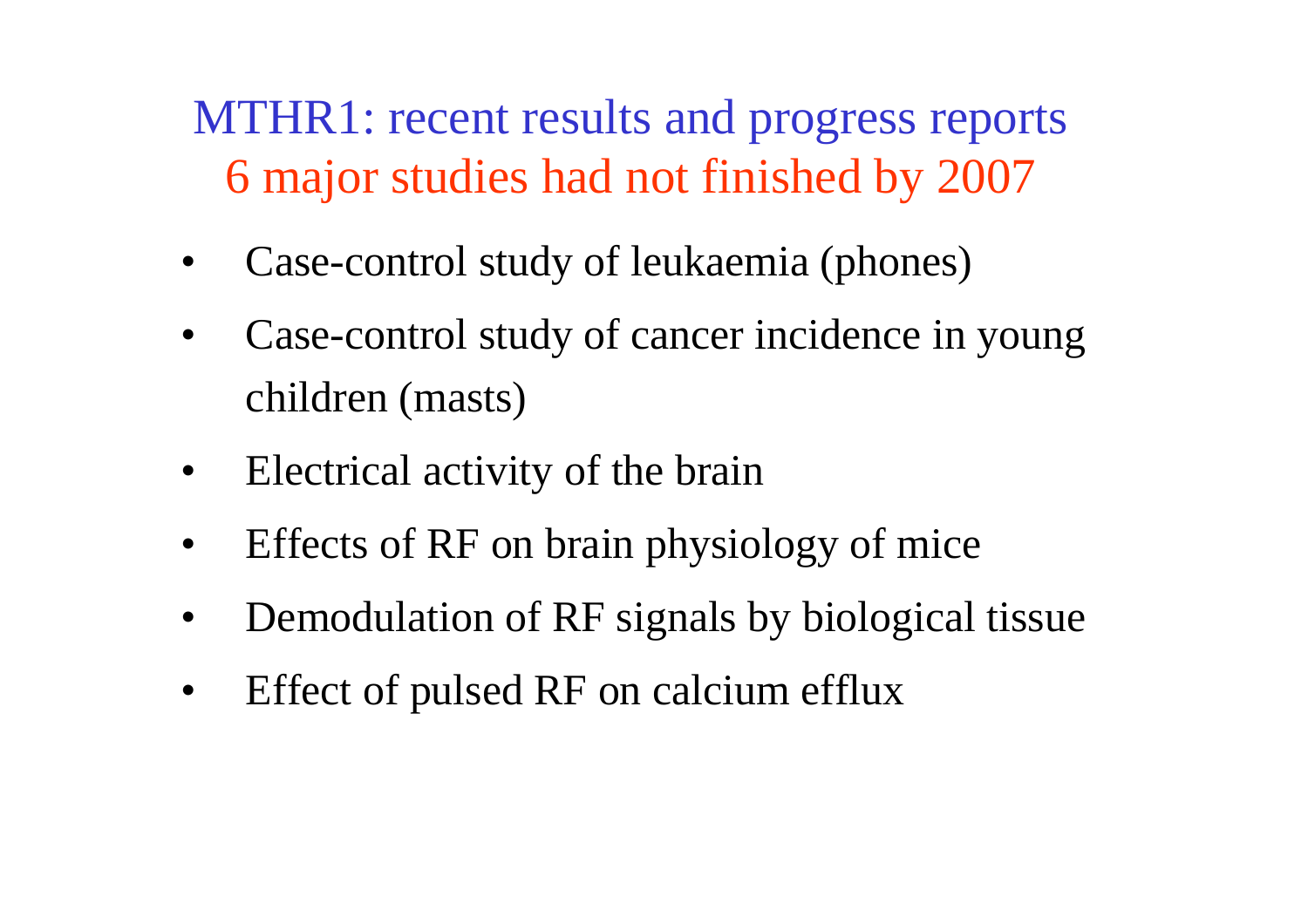#### **Progress reports: MTHR1**

- $\bullet$  Case-control study of leukaemia (phones) – Swerdlow
	- Data collection completed in October –800 cases
	- Analysis underway.
	- Submission to journal expected in 2010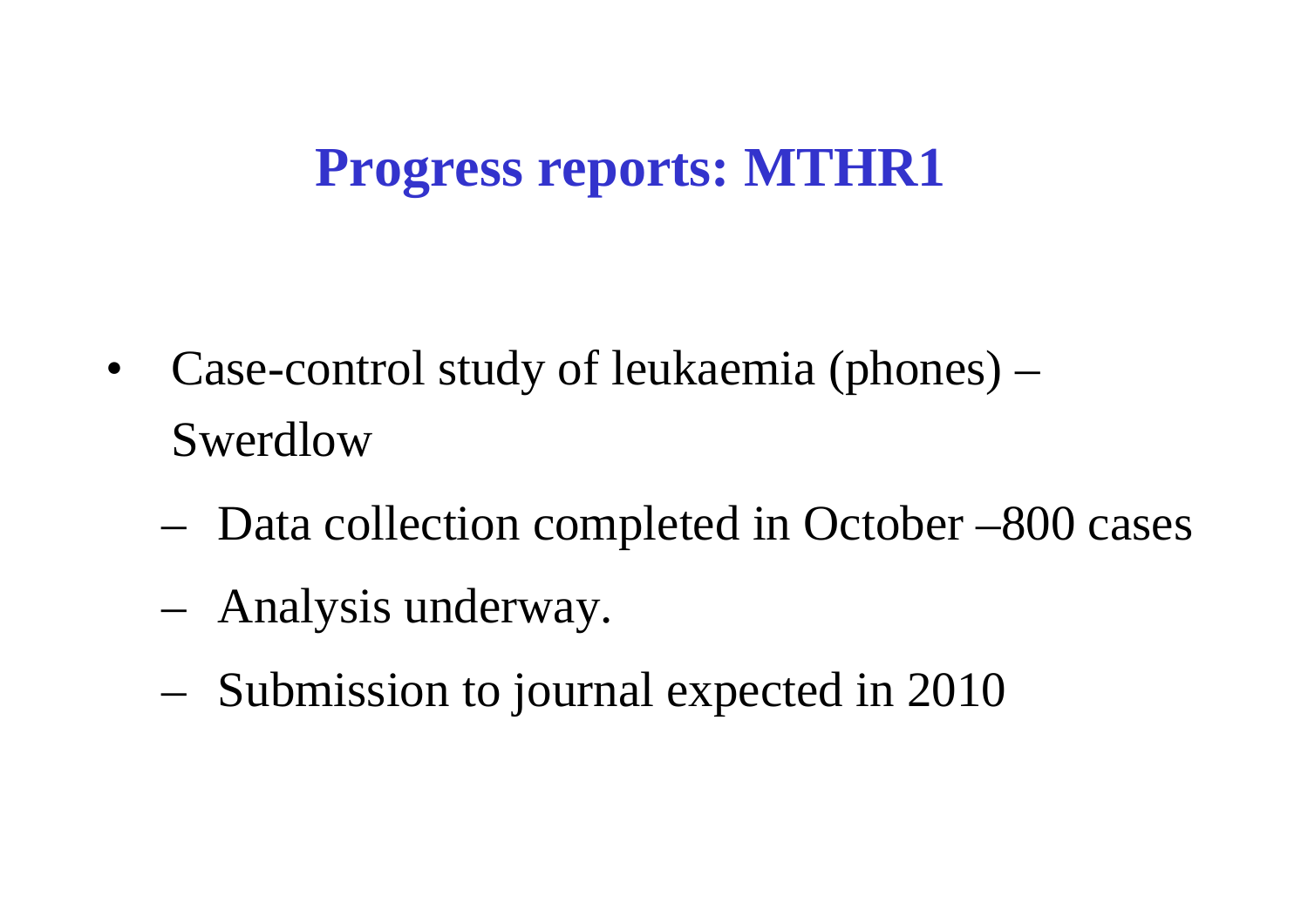#### **Progress reports: MTHR1**

- • **Case-control study of cancer incidence in young children (aged 0-4) (masts) –Elliott**
- • Exposure metrics –residence at time of birth:
	- 1. Distance from nearest mast & power output of mast
	- 2. Modelled power density  $(mW/m^2)$
	- 3. Model checked by measurements.
	- –1400 cases, 5600 controls
	- –Submitted to journal

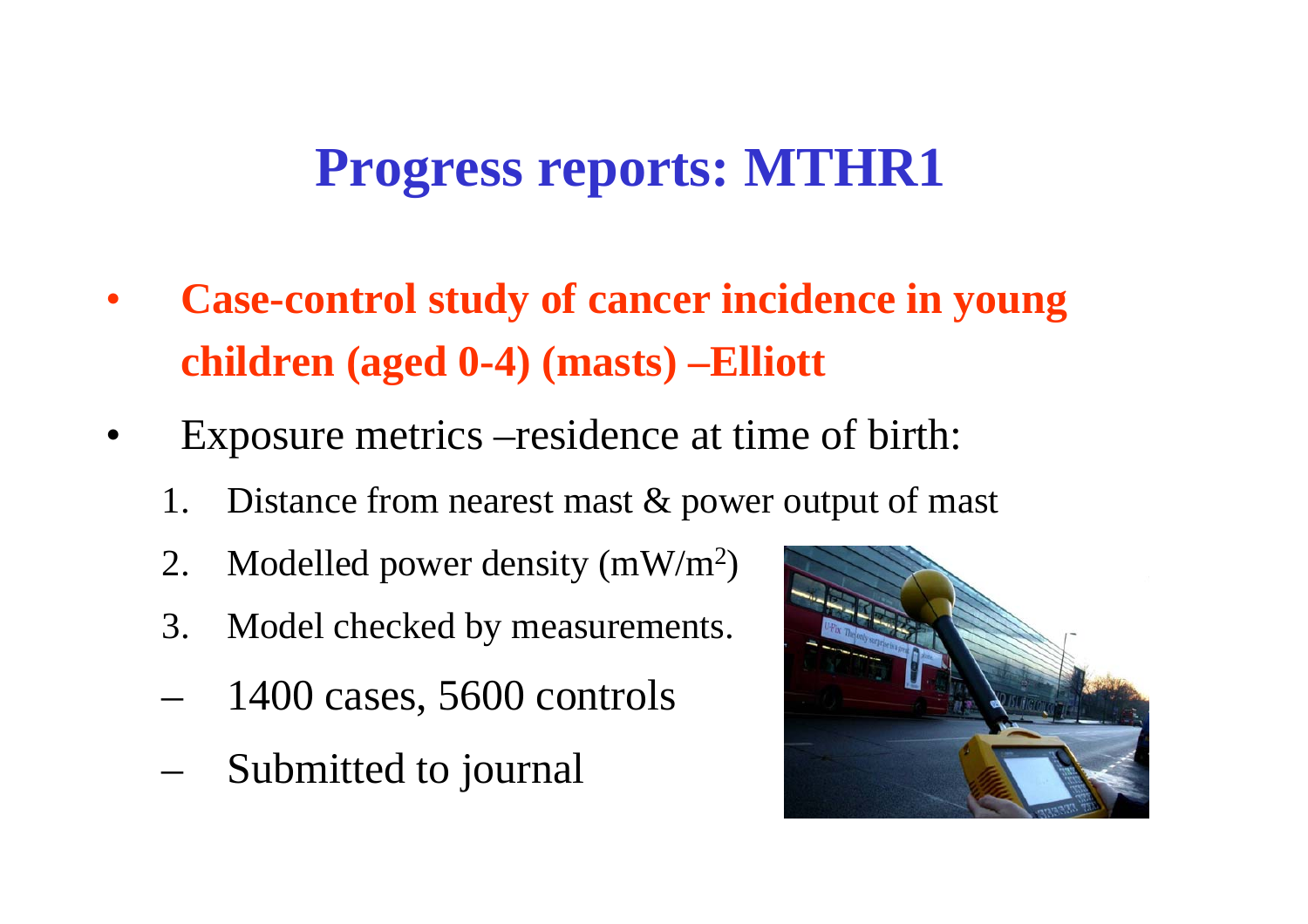- $\bullet$  Electrical activity of the brain (TETRA phones) – Butler
	- – EEG studies of brain activity in response to various stimuli
	- Results reported at conferences: no differences found during TETRA exposure
	- – Work completed and submitted to journal in 2007 but not published and unlikely to be.
	- – Report will appear on the MTHR website by the end of 2009 or early in 2010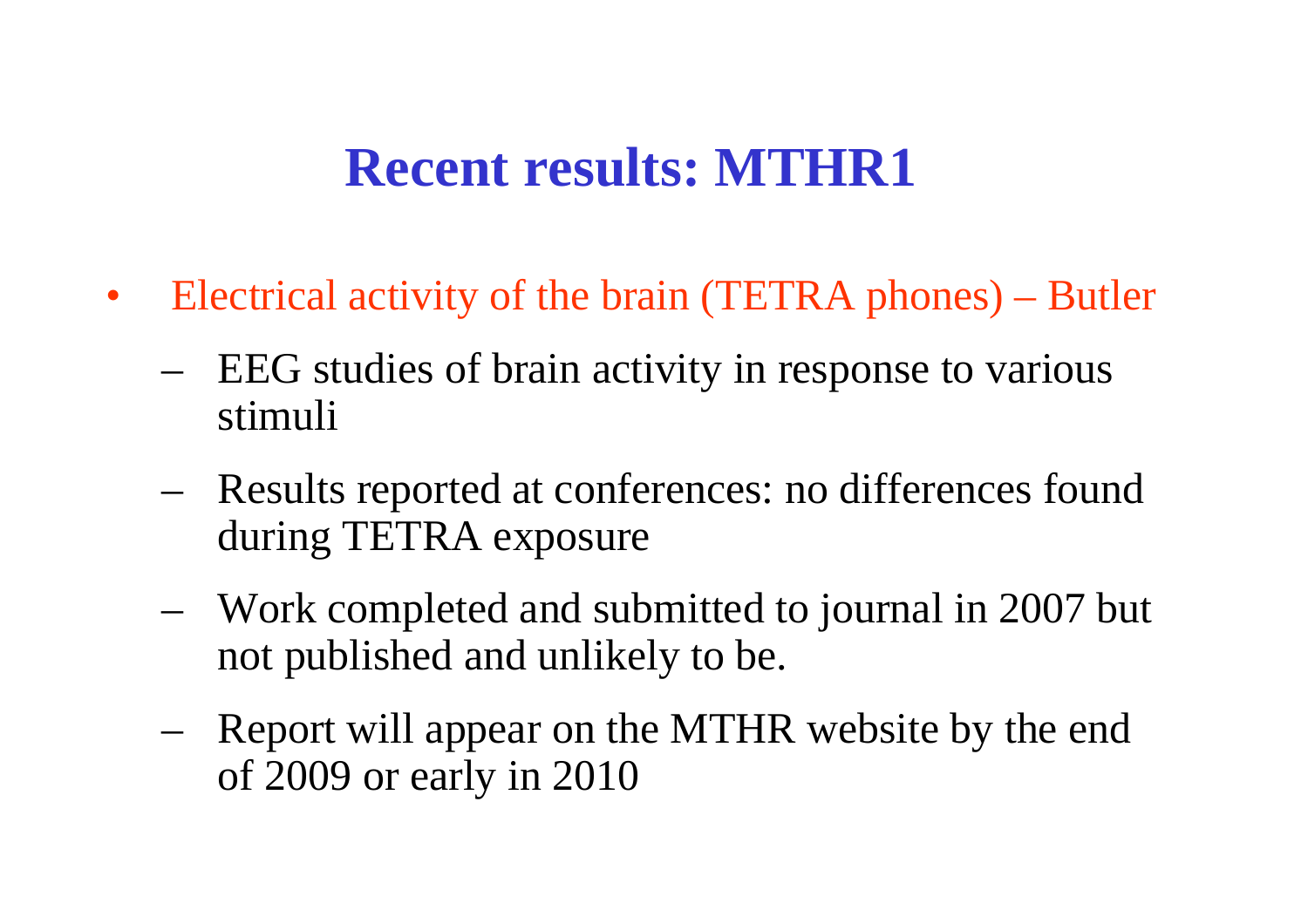Effects of RF on brain physiology of mice - Sienkiewicz

- Exposure to head from RF sources (TETRA, GSM and UMTS)
	- Assessments of gene and protein expression in the hippocampus, cortex, and thalamus.
	- Effects on learning behaviour etc
	- – No effects of exposure found in any of the studies (BEMS reports).



To be submitted to a journal in 2010.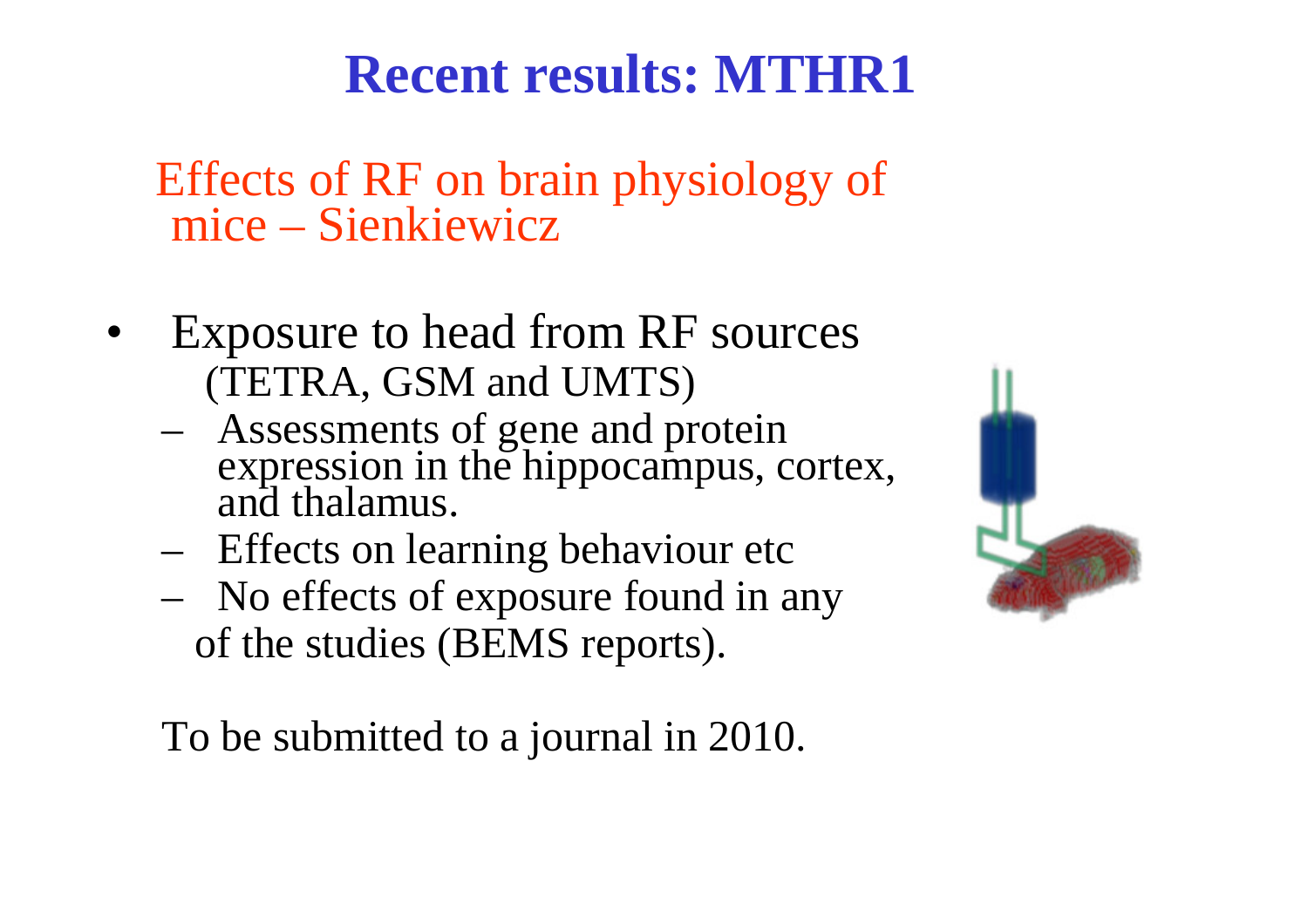$\bullet$ Demodulation of RF signals by biological tissue – Excell

Modulation Frequencies present (linear material)



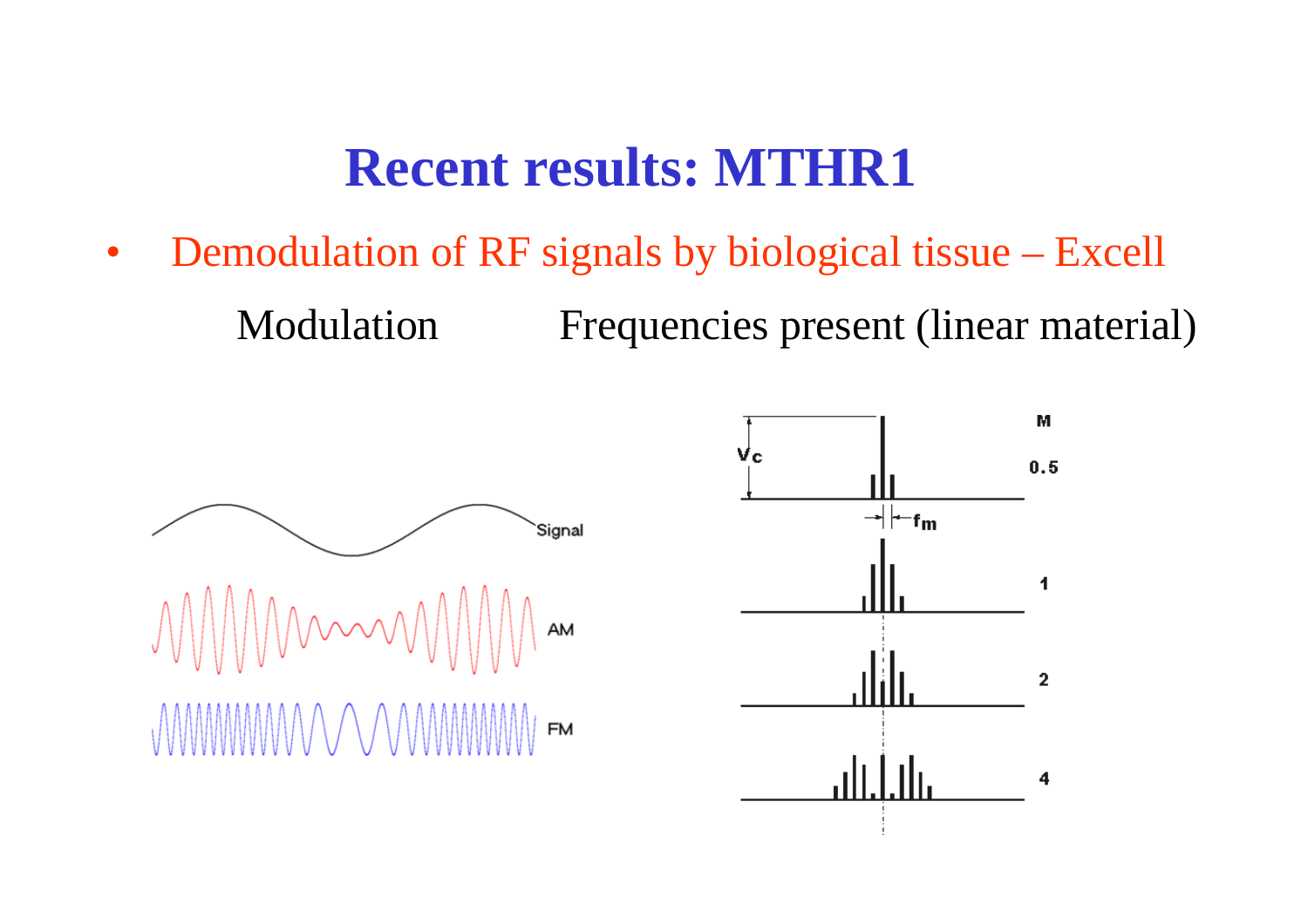#### Demodulation of RF signals by biological tissue – Excell (PI)

- NB Experiments carried out by Kowalczuk at the HPA labs in UK; collaboration with Balzano & Davis from U of Maryland
- $\bullet$ When modulated signals pass through "non-linear" material (material's electrical conductivity increases with electric field), currents at the modulation frequencies are generated: low frequency currents. **Also currents at 2 x the carrier frequency**
- $\bullet$  The central nervous system is very sensitive to low frequency currents.
- •How do we determine if a material is non-linear?
- •Detect currents/signals at 2 x the carrier frequency.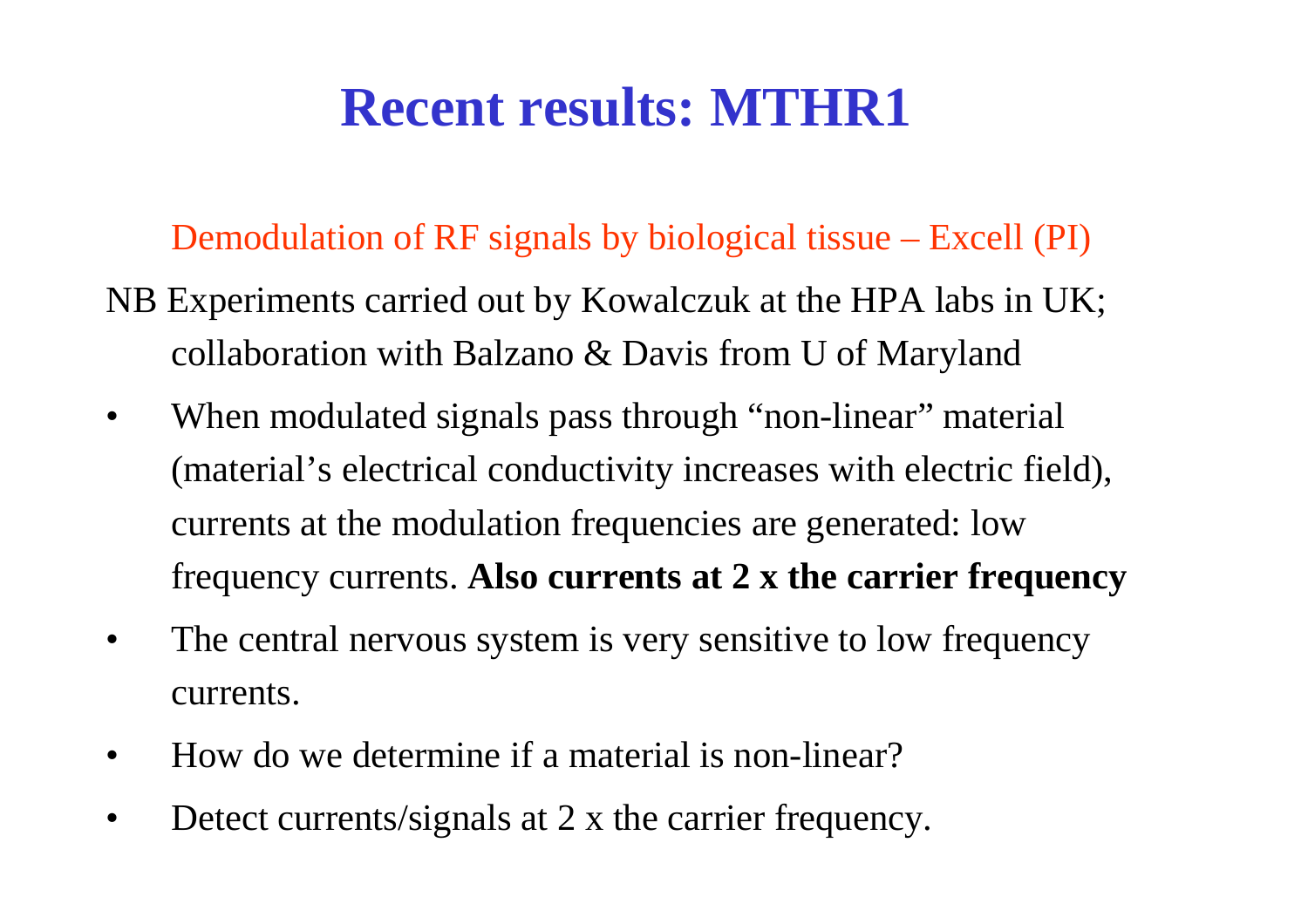## Demodulation of RF signals by biological tissue – Excell

- • Feed cavity with RF at f. Detect RF at 2f using a very sensitive cavity that resonates at f and 2f. (Balzano)
- • Result: no 2f signal detected from any cells or tissue that were examined.

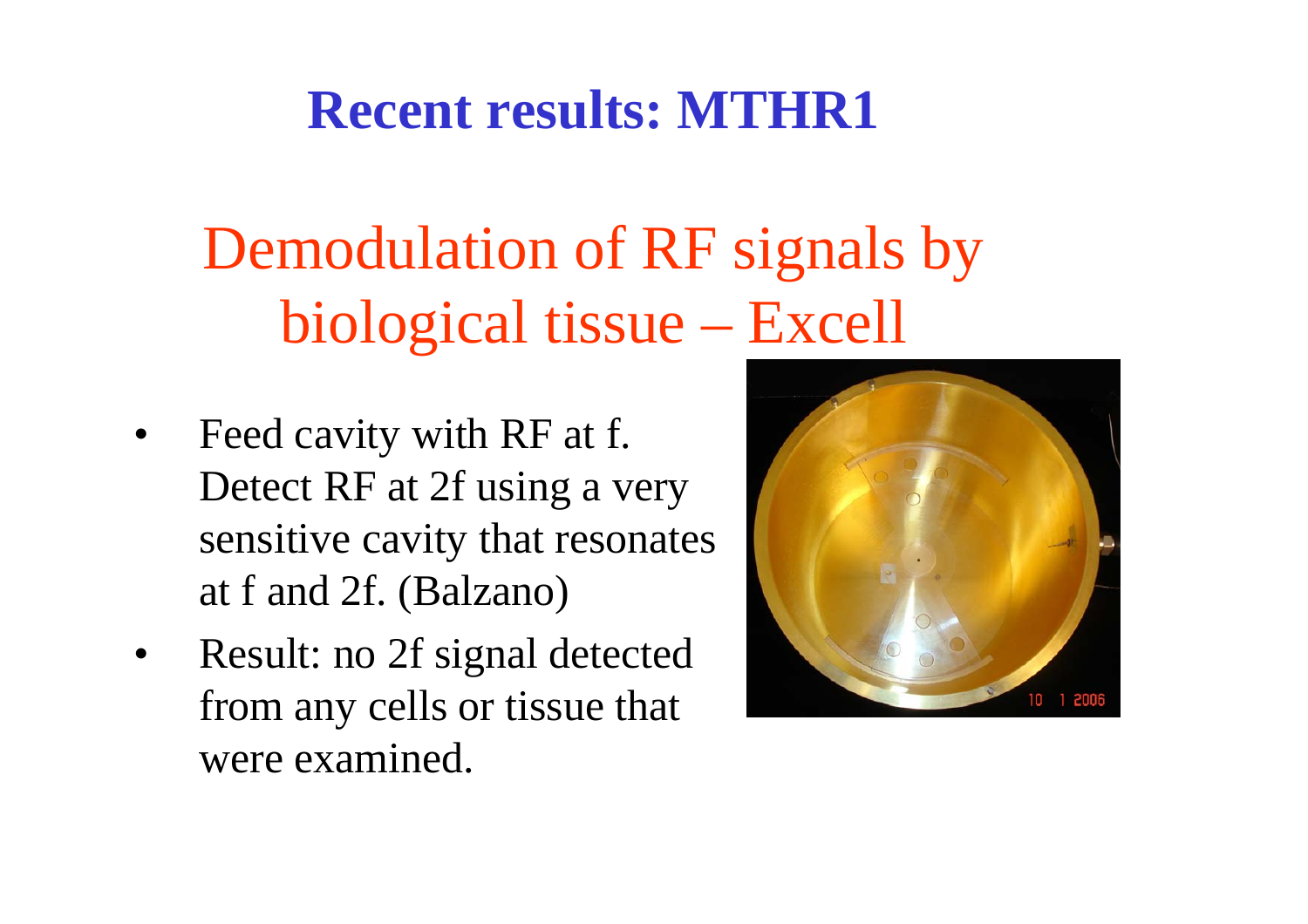## Demodulation of RF signals by biological tissue – Excell

- • Conclusions.
	- None of the tissues examined could demodulate RF signals
	- Investigation of health effects from RF signals with different modulation schemes has low priority
- $\bullet$  Work completed. To be submitted to journal in 2010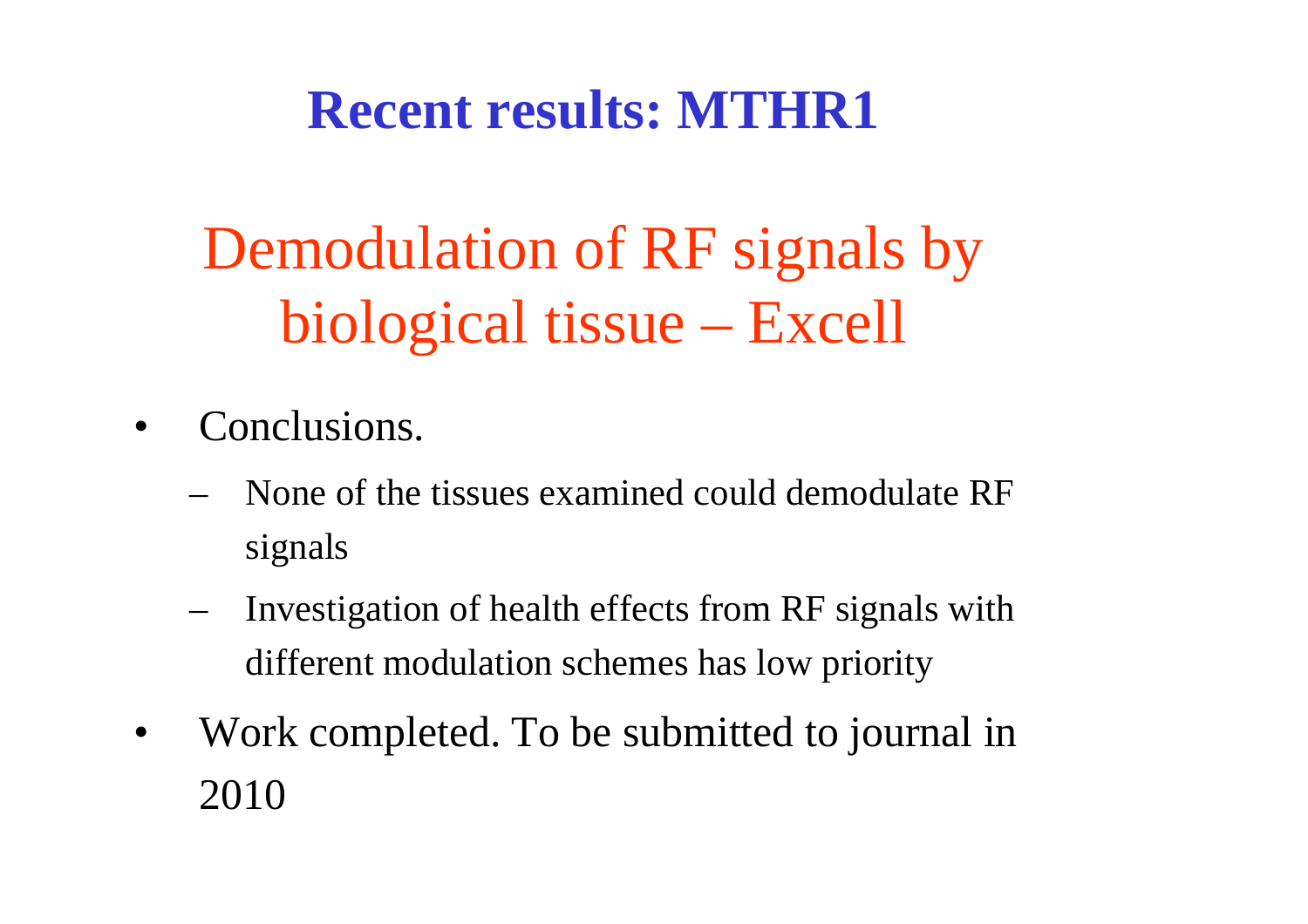Effect of pulsed RF on calcium efflux – Bootman

- $\bullet$  Earlier studies and some recent studies suggested RF signals, pulsed around 16Hz, caused Ca ions to leave cells. Not replicated by other studies.
- $\bullet$  Bootman study used fluorescence techniques to monitor Ca levels and automated imaging so a large number of different types of tissue ccould be studied.
	- No effects found
	- To be submitted to a journal in 2010.
	- NB: Results consistent with Tattersall study funded by UK TETRA programme.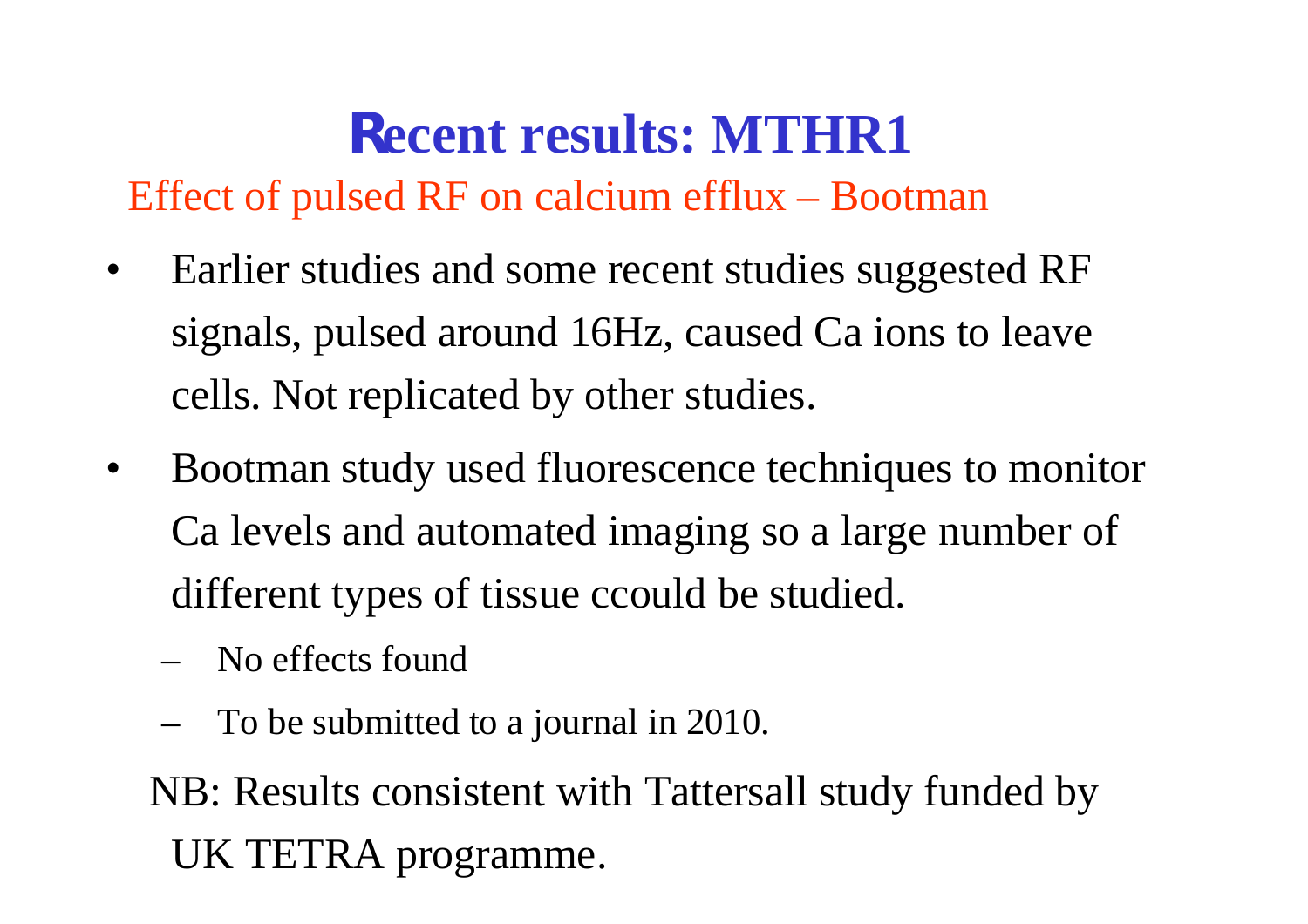#### **Present Programme (MTHR2)**

- •3 projects funded
- •1 more, on children, may be funded
- •Funds ~ 6 M **€** for 5 years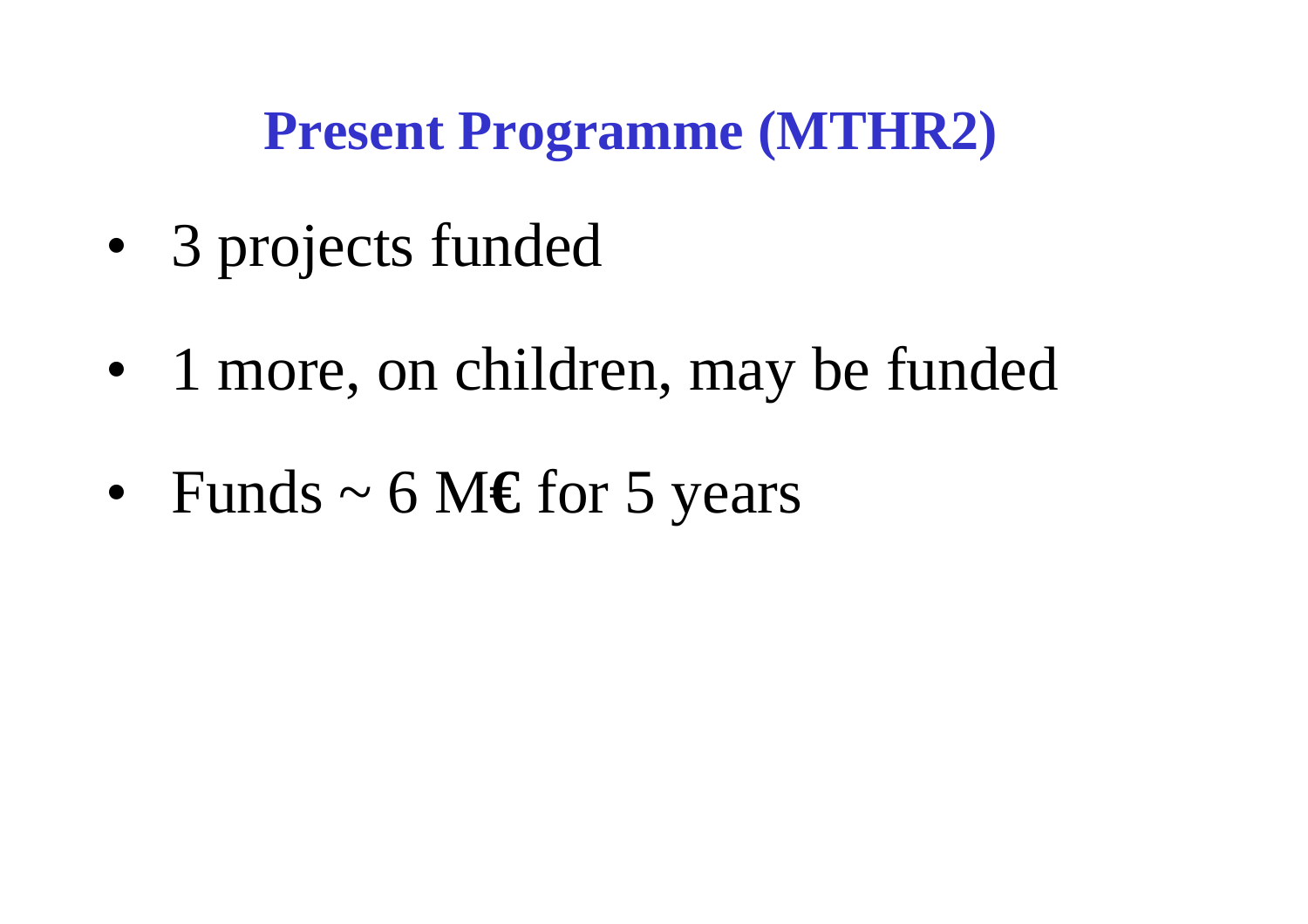#### **COSMOS (MTHR2)**

- A UK component for an international cohort study of mobile phone users - COSMOS (- 4 M**€)**
	- –cohort study not subject to bias
	- –can study many diseases:
	- international cohort~ 250,000 people: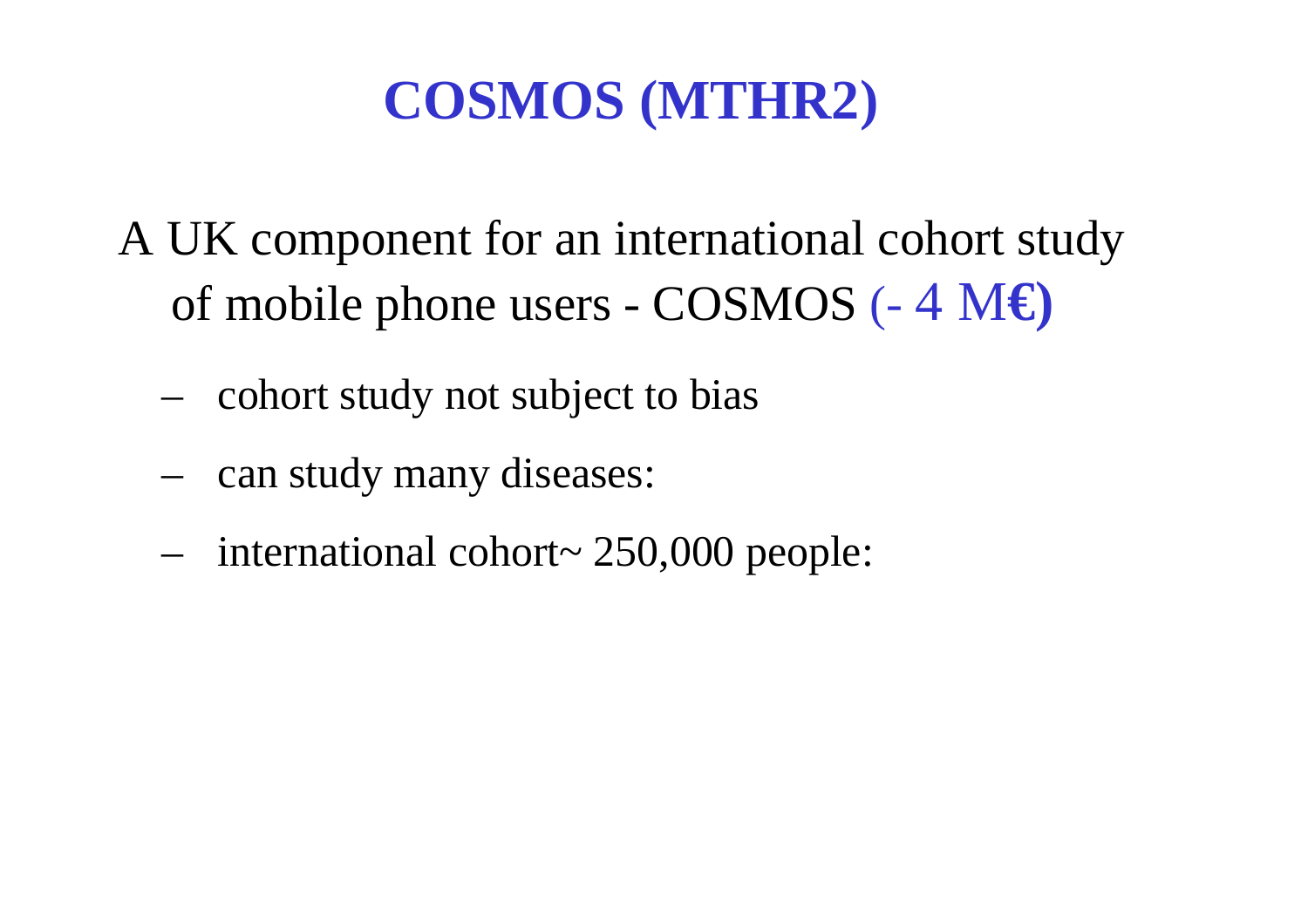## **COSMOS (MTHR2)** Health outcomes

| <b>HEALTH OUTCOME</b>                 | <b>MAIN SOURCES OF INFO</b>  |
|---------------------------------------|------------------------------|
| <b>CANCERS</b>                        |                              |
| Brain & acoustic neuroma              |                              |
| Leukaemias                            | <b>Cancer registers</b>      |
| <b>Salivary gland</b>                 | Hospital discharge registers |
| Eye and skin                          |                              |
| <b>NEUROLOGICAL DISEASE</b>           |                              |
| Multiple sclerosis (MS)               | <b>National registers</b>    |
| Motor neurone disease                 | <b>Mortality registers</b>   |
| Alzheimer's & Parkinson's disease     | Hospital discharge registers |
| Cerebro-vascular disease              |                              |
| <b>SPECIFIC SYMPTOMS</b>              |                              |
| Health-related quality of life, sleep | Questionnaire                |
| disorder, headache, tinnitus,         | baseline & repeat            |
| depression                            | (using validated indices)    |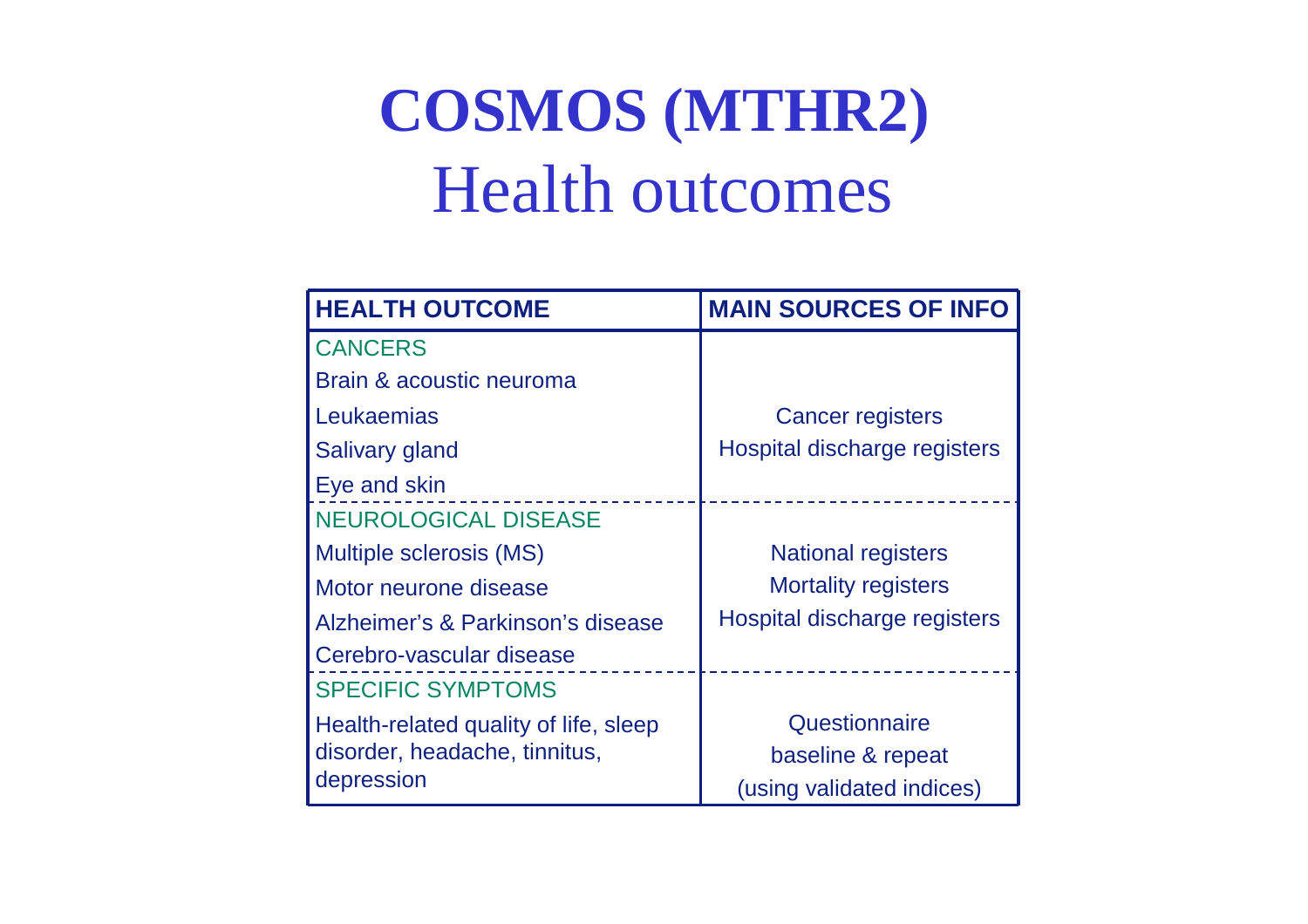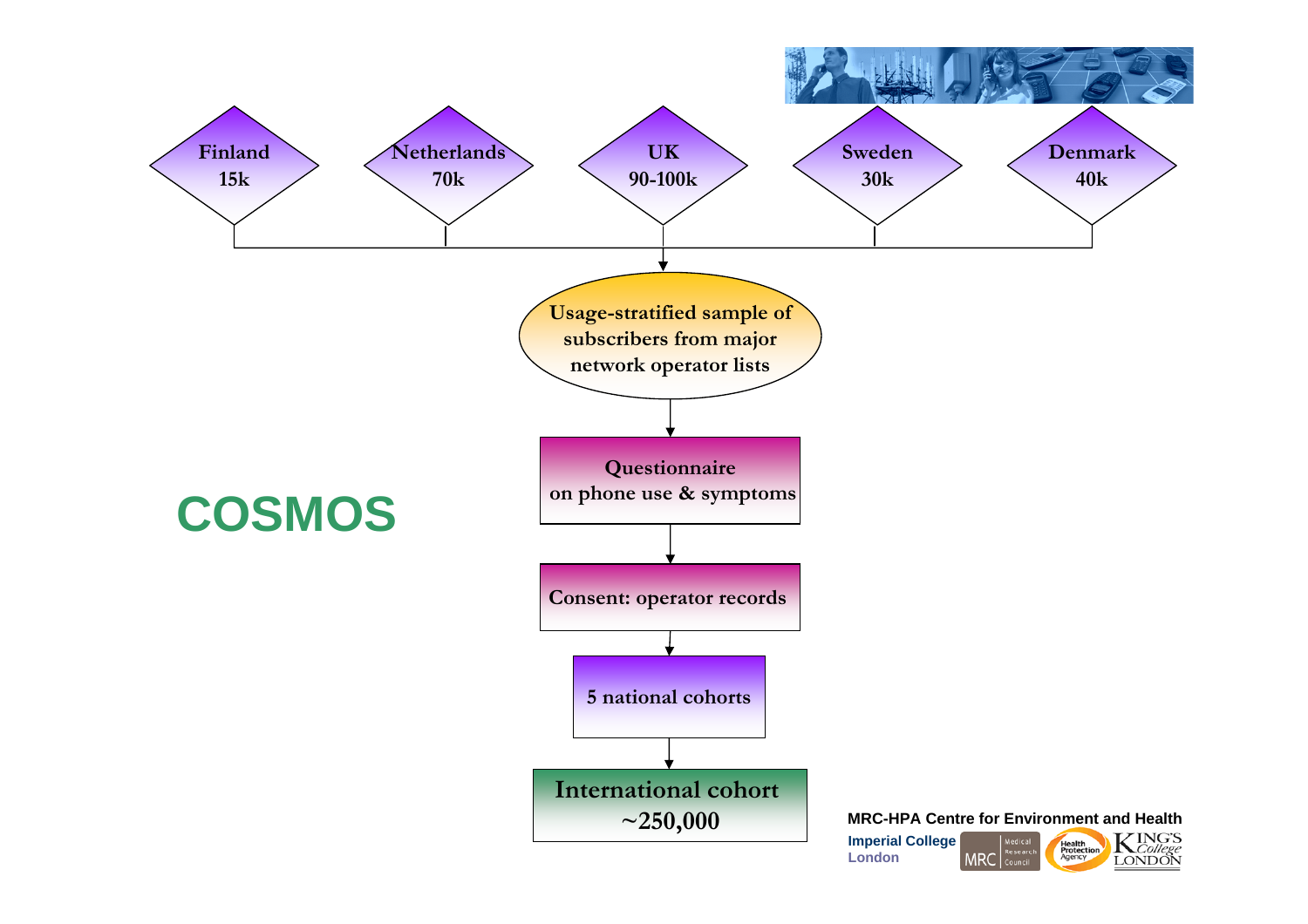#### **COSMOS (MTHR2)**

- 4500 Pre-test invitations in UK completed May-August 2009
- 5.1% response
- 2 million invitations will be sent out in 2010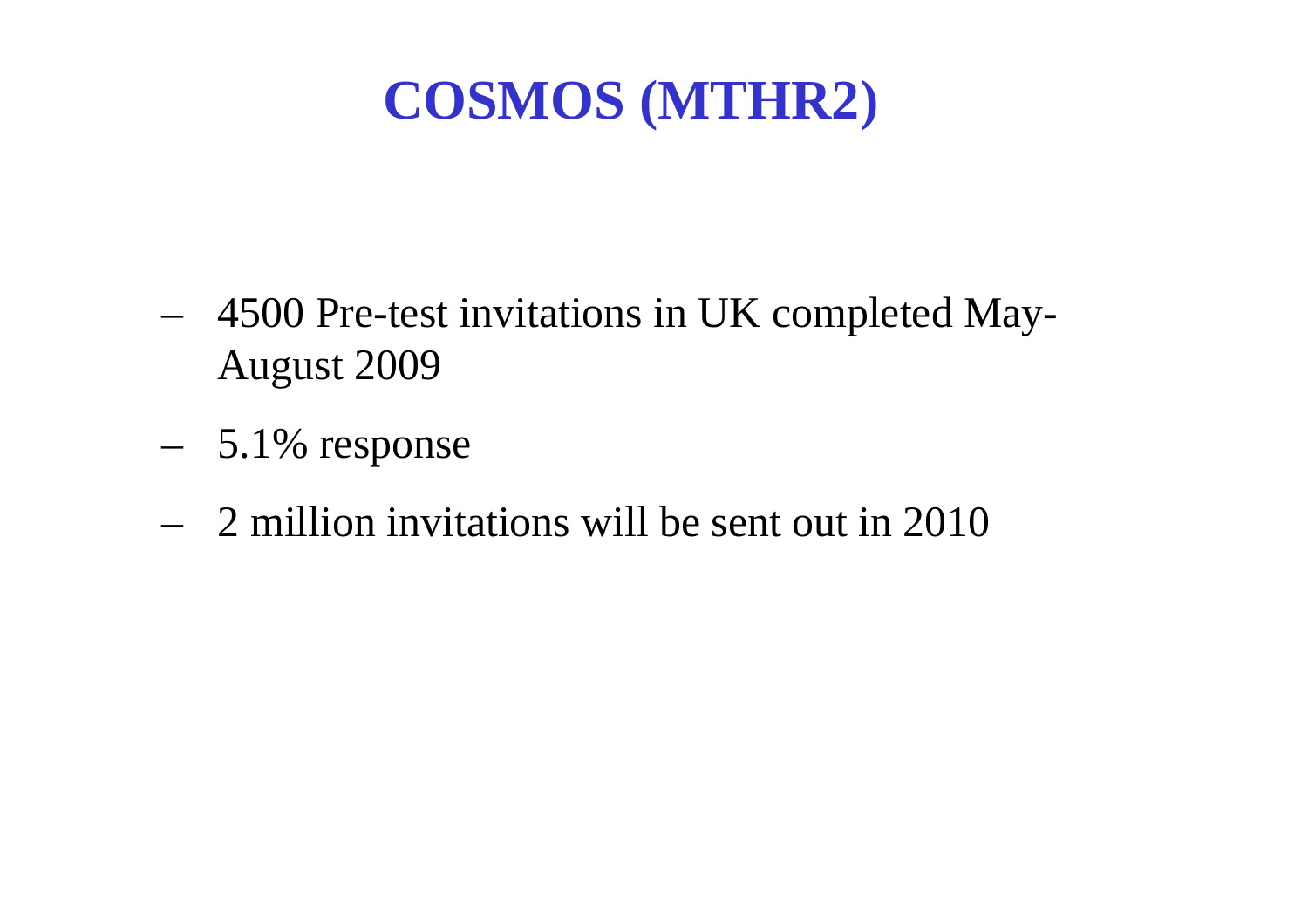#### **TETRA study -phones (MTHR2)**

- $\bullet$  **Effect of TETRA radiofrequency fields on symptoms in police officers – Wessley**  $(\sim 350 \text{ kg})$ 
	- **Identical to the Wessley study using GSM phones**
	- **Double-blind study of adverse symptoms when exposed to TETRA signal, unmodulated RF signal or sham.**
	- **60 police officers who attribute headaches etc to TETRA were tested and 60 who don't.**
	- **Testing completed, paper written apart from statistical analysis**
	- **To be submitted to a journal in 2010.**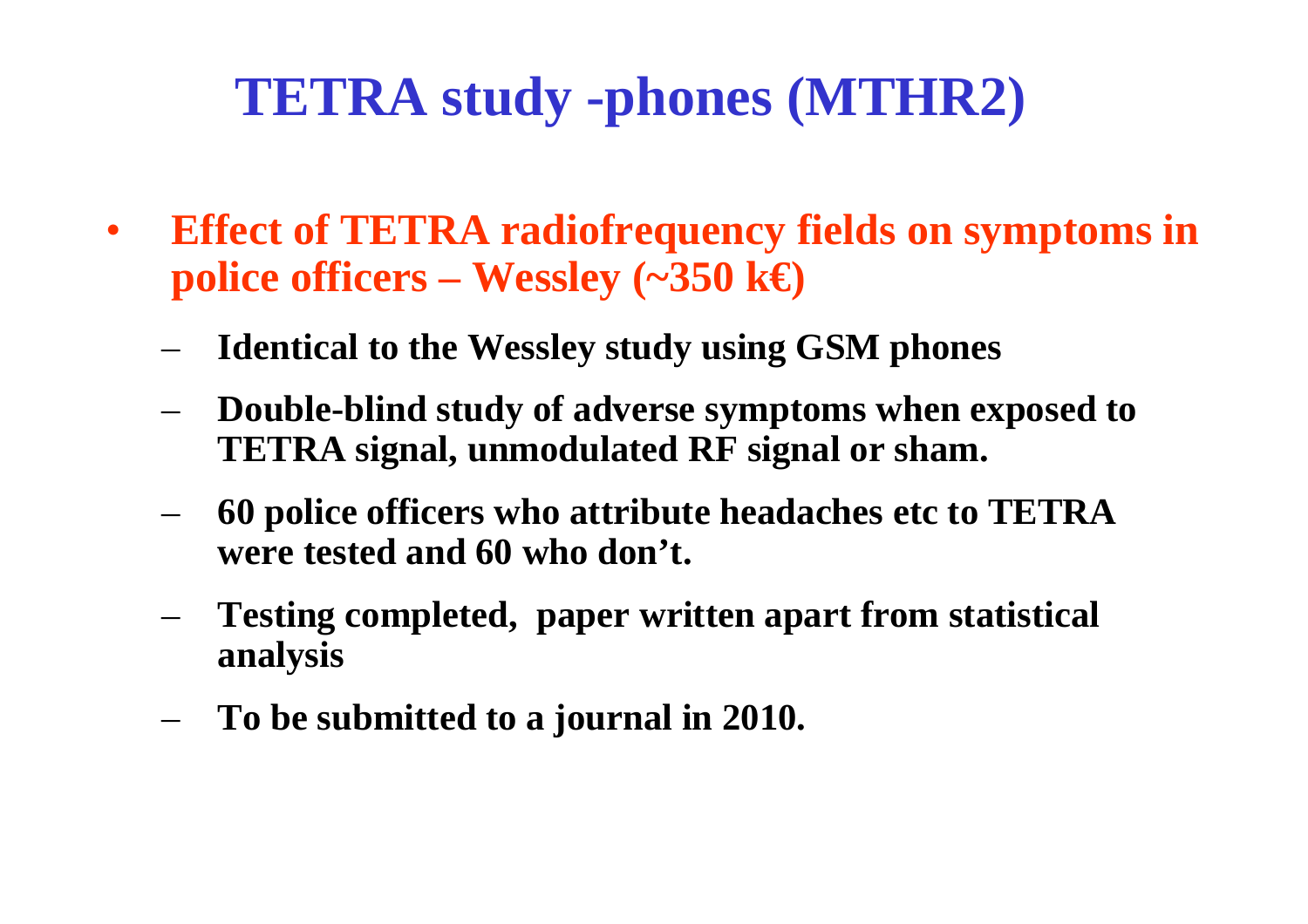#### **TETRA studies –masts (MTHR2)**

**Hypersensitivity Symptoms associated with Electromagnetic Field Exposure to TETRA fields (masts) -Fox (~350 k€)** 

- $\bullet$  Identical in approach to Fox study using GSM and UMTS base station signals
- 48 sensitive and 132 control volunteers were tested (double-blind) to see if TETRA affected:
	- – heart rate, skin conductance and blood –pressure Also tested:
	- various indicators of "well-being"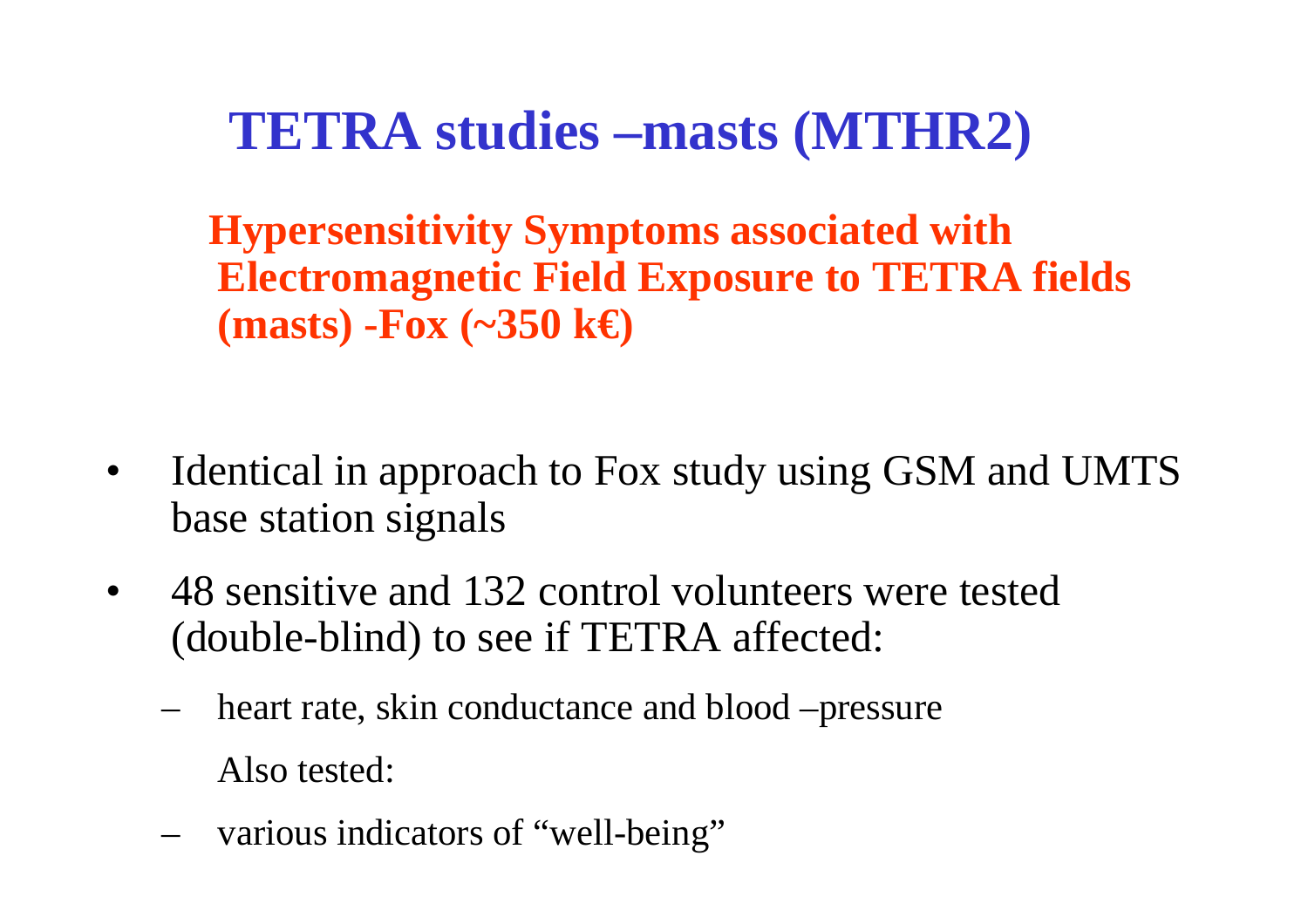## **Testing room plan Testing room plan**

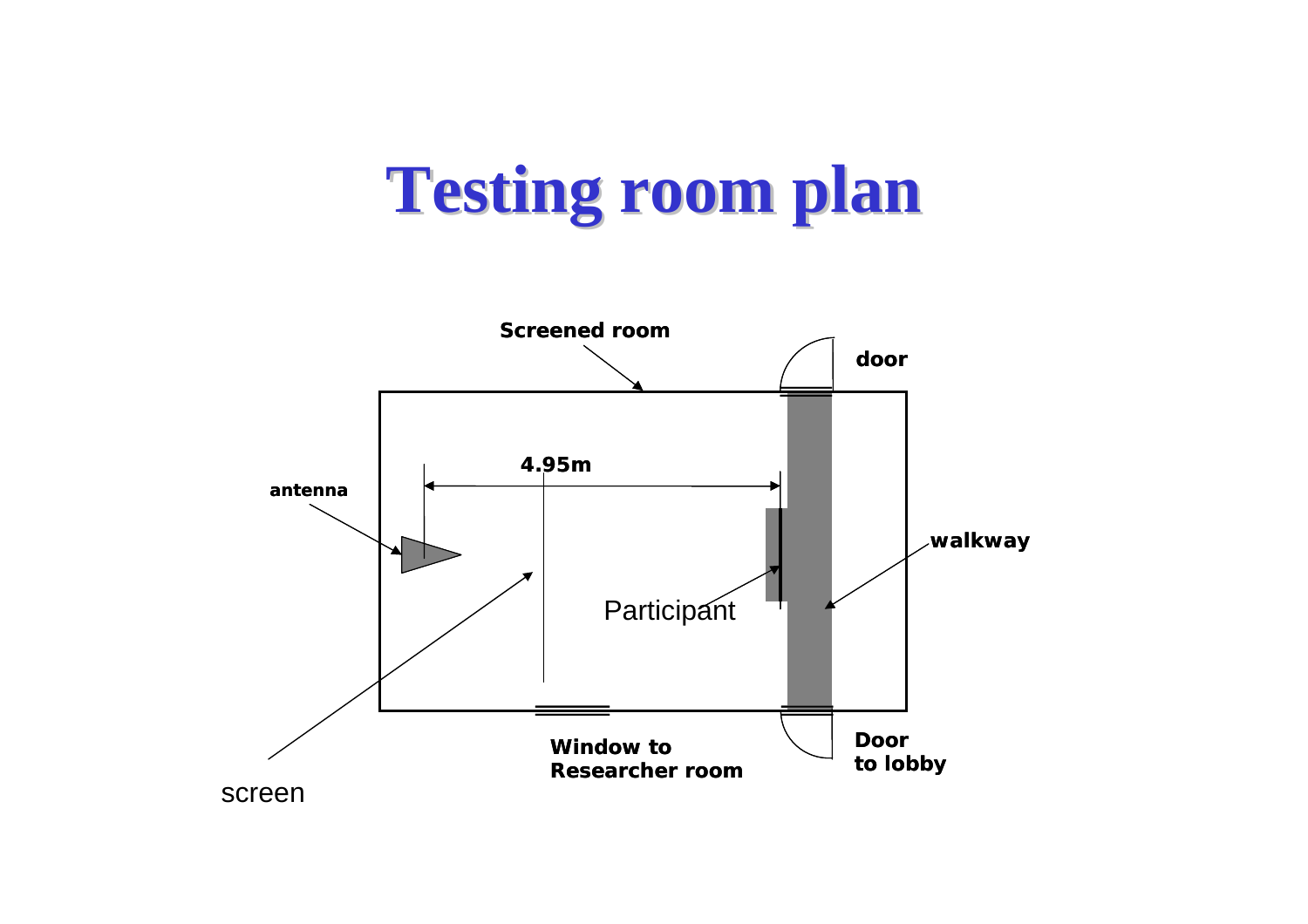#### **TETRA studies –masts (MTHR2)**

- **Evidence suggests that: Evidence suggests that:**
- TETRA base station signal does not have a negative impact on health and well-being in either sensitives or controls.
- People cannot detect the presence of a base station signal above chance.
- In line with evidence on GSM and UMTS base station signals.
- Paper submitted to journal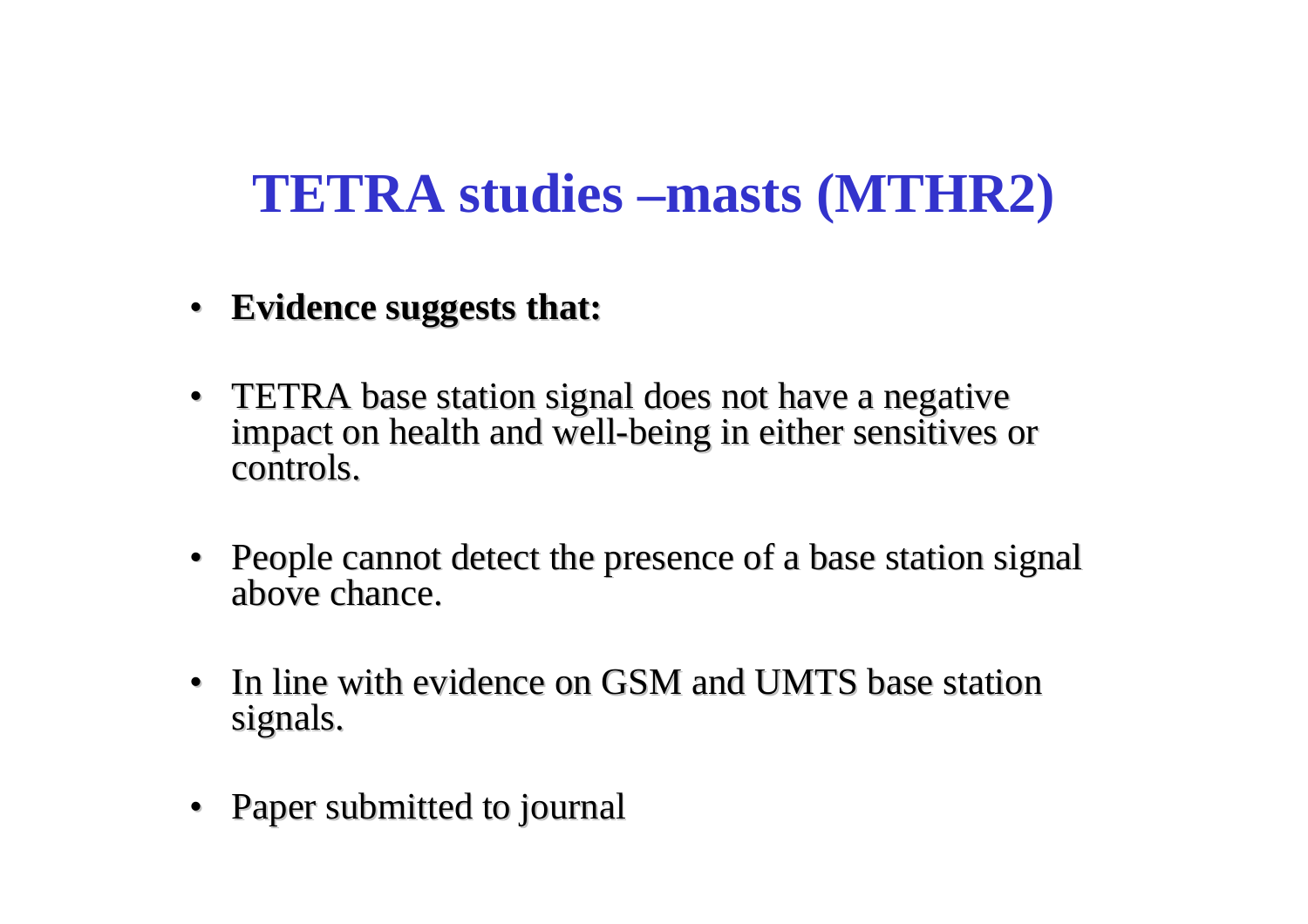#### Studies of Children (MTHR2)

- • Children are known to be more vulnerable to other external factors (pollutants, uv radiation etc). May be more vulnerable to mobile phone radiation?
- • 2 major international case-control studies on brain tumours in children and adolescents are underway
	- – CEFALO: Denmark, Norway, Sweden and Switzerland. Started 2006.
	- MOBI-KIDS: 13 countries.Started 2009
- $\bullet$  To complement these studies MTHR2 wishes to support a cohort study of mobile phone use amongst children
	- focus on symptoms (e.g, headaches, dizziness, sleeplessness) and cognitive function)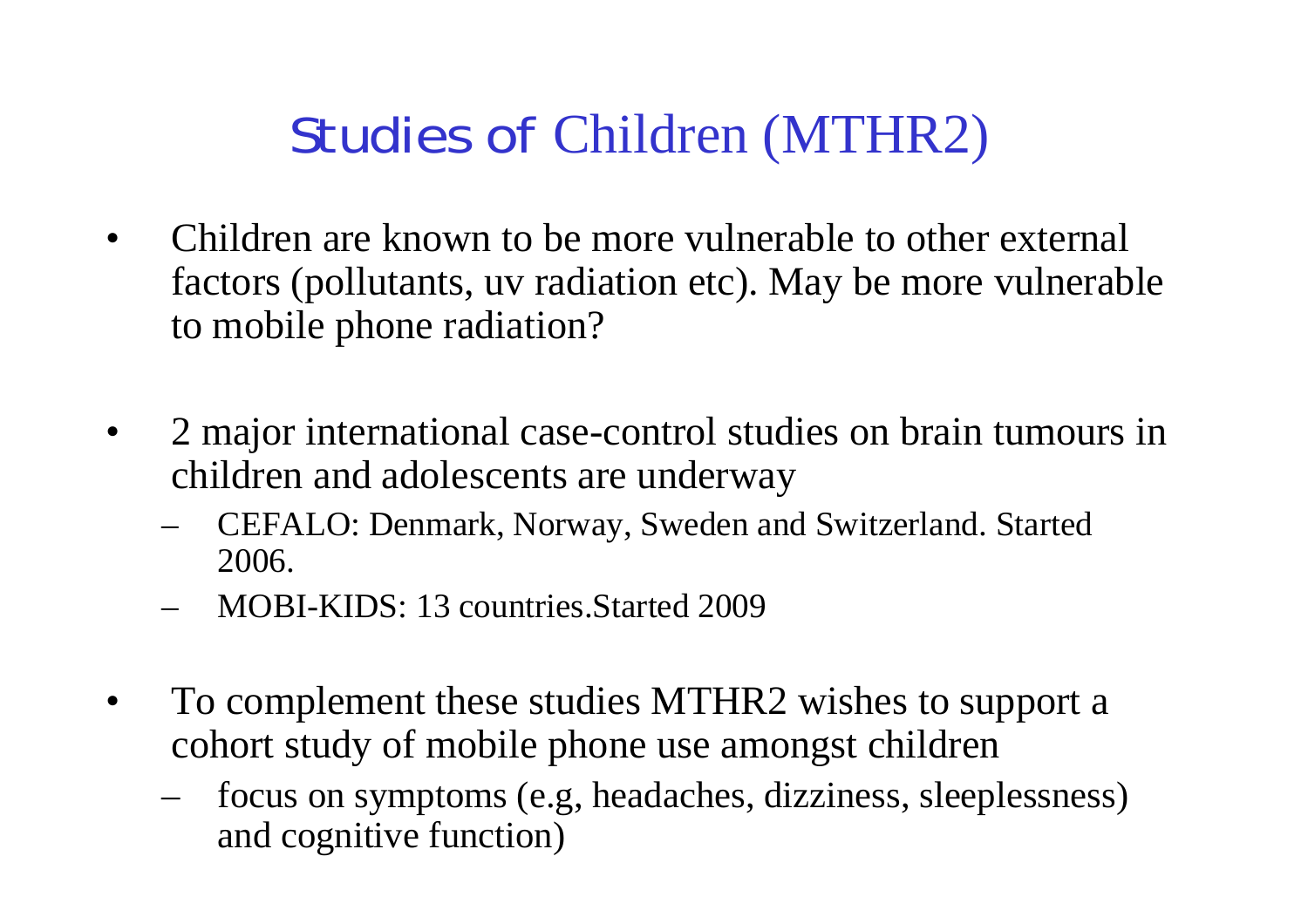#### **Conclusions**

- $\bullet$  Only MTHR1 studies published so far that might suggest possible health effects are epidemiological studies of people using phones for more than 10 years.
- $\bullet$  The results of the remaining MTHR1 studies and 2 of the 3 MTHR2 studies should be published in a journal or on the MTHR website by the end of 2010.
- $\bullet$  The international COSMOS study has only recently started (UK part is funded by MTHR2)
- $\bullet$ MTHR2 may fund a cohort study of children's illnesses